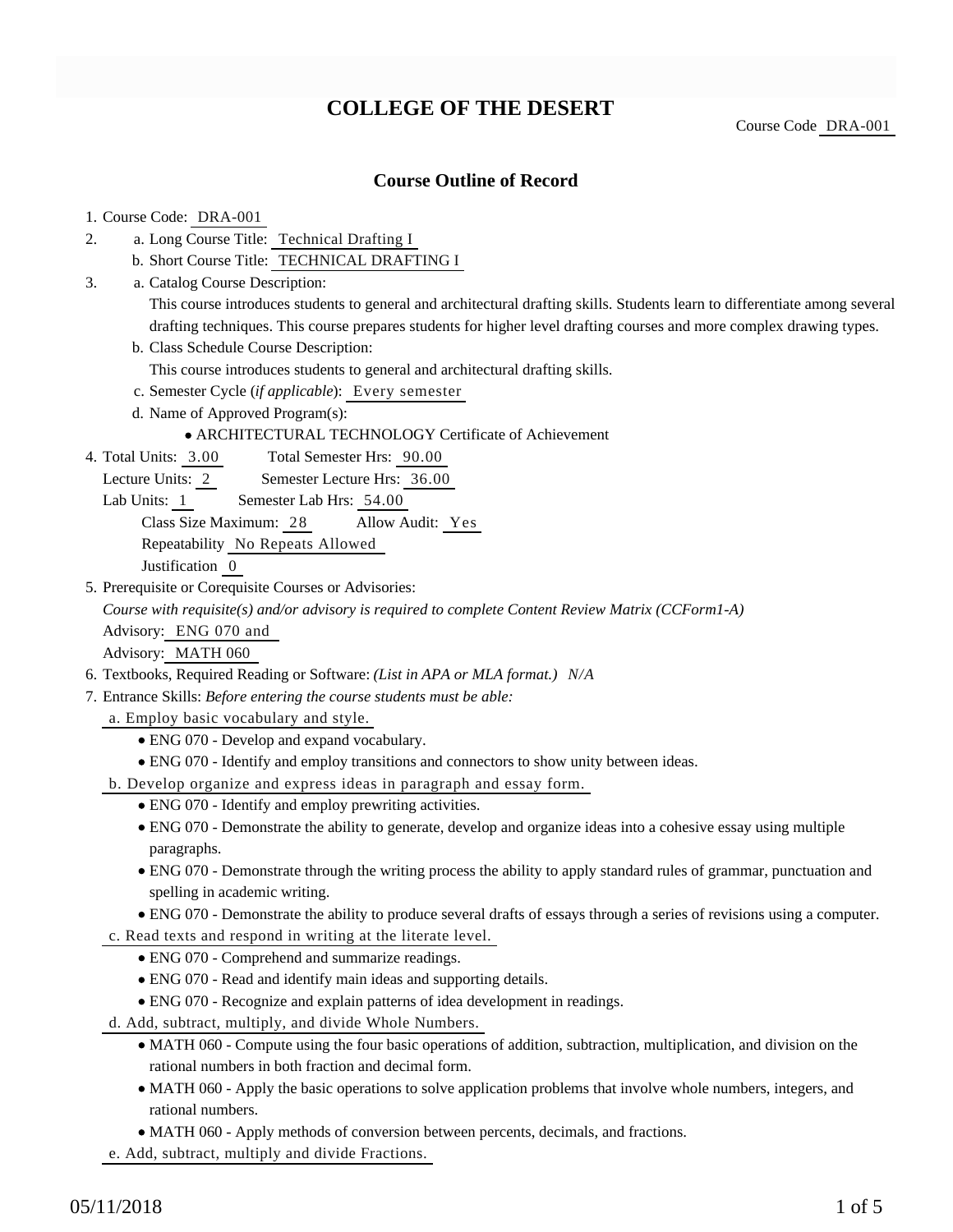# DRA 001-Technical Drafting I

- MATH 060 Compute using the four basic operations of addition, subtraction, multiplication, and division on the rational numbers in both fraction and decimal form.
- MATH 060 Use concepts and formulas from geometry.

f. Basic Geometry – Area, Volume.

- MATH 060 Compute using the four basic operations of addition, subtraction, multiplication, and division on the rational numbers in both fraction and decimal form.
- 8. Course Content and Scope:

### Lecture:

| 1. Course Orientation                           |
|-------------------------------------------------|
| 2. Basic Drawing Areas                          |
| 1. Types of equipment and tools                 |
| 2. Use of drafting equipment and tools          |
| 3. Line work                                    |
| 4. Lettering                                    |
| 3. Use of scale                                 |
| 4. Architectural drafting standards             |
| 1. Reproduction methods                         |
| 2. Office standards                             |
| 3. Manufacture's literature                     |
| 5. Geometric Shapes                             |
| 6. Constructional Document Reading and Drafting |
| 1. Basics of a Floor Plan                       |
| 7. Multiview Projections                        |
| 8. Axonometric Drawings                         |
| 9. Oblique Drawings                             |
|                                                 |

Lab: *(if the "Lab Hours" is greater than zero this is required)*

1. Draw the basic border sheet used for every drawing exercise.

2. Practice the use of the Architectural scale.

3. Draw lines in accordance to given lengths and scale.

4. Draw geometric shapes utilizing the prescribed drafting tools.

5. Use Architectural lettering to define geometric terms and draw the graphic representation of each word.

- 6. Draw basic floor plan and include dimensions.
- 7. Draw line types using the given line weights.
- 8. Complete "Lettering Plate" (Weekly assignment).
- 9. Draw Orthographic views using Multiview Projection.
- 10. Draw Oblique objects derived from Multiview Projections.
- 11. Draw Isometric objects derived from Mutiview Projections.

#### 9. Course Student Learning Outcomes:

### 1.

Analyze multi-view drawings and develop axonometric solutions utilizing technical drafting techniques.

### 2.

Compose two-dimensional geometric patterns utilizing basic techniques, line weights and format commonly practiced in technical drafting.

#### 3.

Demonstrate techniques of lettering incorporating proportion, form, spacing, and consistency.

10. Course Objectives: Upon completion of this course, students will be able to:

a. Use specific drafting tools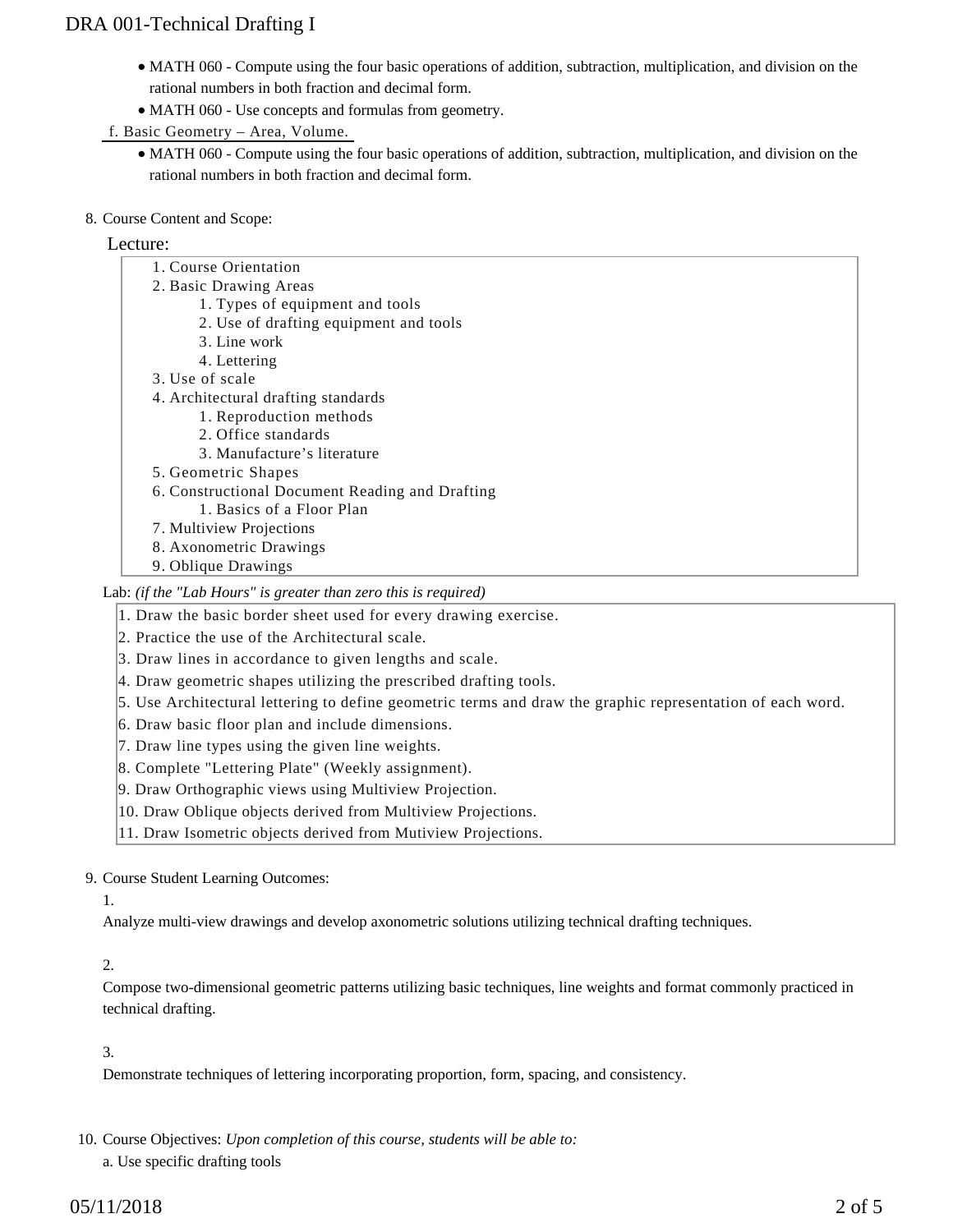# DRA 001-Technical Drafting I

- b. Apply basic mechanical and or architectural drafting skills and techniques.
- c. Identify terms and concepts used such as Plan, Section and Detail.
- d. Demonstrate the ability to letter and draft in a clear and concise manner.
- e. Define the meaning of basic symbols used in construction documents.

11. Methods of Instruction: *(Integration: Elements should validate parallel course outline elements)* 

- a. Demonstration, Repetition/Practice
- b. Discussion
- c. Experiential
- d. Lecture

#### Other Methods:

Slides and overhead projections Individual student desk critiques Problem solving strategies Demonstrations of acceptable drawing examples by instructor Pin-ups of students' assignments and critique Demonstrations of interactive CAD lab and studio preparation

12. Assignments: (List samples of specific activities/assignments students are expected to complete both in and outside of class.) In Class Hours: 90.00

Outside Class Hours: 72.00

a. In-class Assignments

- 1. Draw the basic border sheet used for every drawing exercise.
- 2. Practice the use of the Architectural scale.
- 3. Draw lines in accordance to given lengths and scale.
- 4. Draw geometric shapes utilizing the prescribed drafting tools.
- 5. Use Architectural lettering to define geometric terms and draw the graphic representation of each word.
- 6. Draw basic floor plan and include dimensions.
- 7. Draw line types using the given line weights.
- 8. Complete "Lettering Plate" (Weekly assignment).
- 9. Draw Orthographic views using Multiview Projection.
- 10. Draw Oblique objects derived from Multiview Projections.
- 11. Draw Isometric objects derived from Mutiview Projections.

b. Out-of-class Assignments

- 1. Students will be required to complete a series of drafting sheets from a workbook and additional sheets as assigned by the instructor.
- 2. The students will be required to visualize 3-D objects and represent them through sketches and mechanical drawing techniques on a 2D surface.
- 3. Lettering Plates.
- Students will develop and maintain a Design Notebook as an organizational system for all 4. completed drawings, notes, handouts, and assignments.

13. Methods of Evaluating Student Progress: The student will demonstrate proficiency by:

- Written homework
- Homework Assignments
- Critiques
- Portfolios
- Laboratory projects
- Lettering
- Product/project development evaluation Final Project – Design Notebook
- True/false/multiple choice examinations
- Mid-term and final evaluations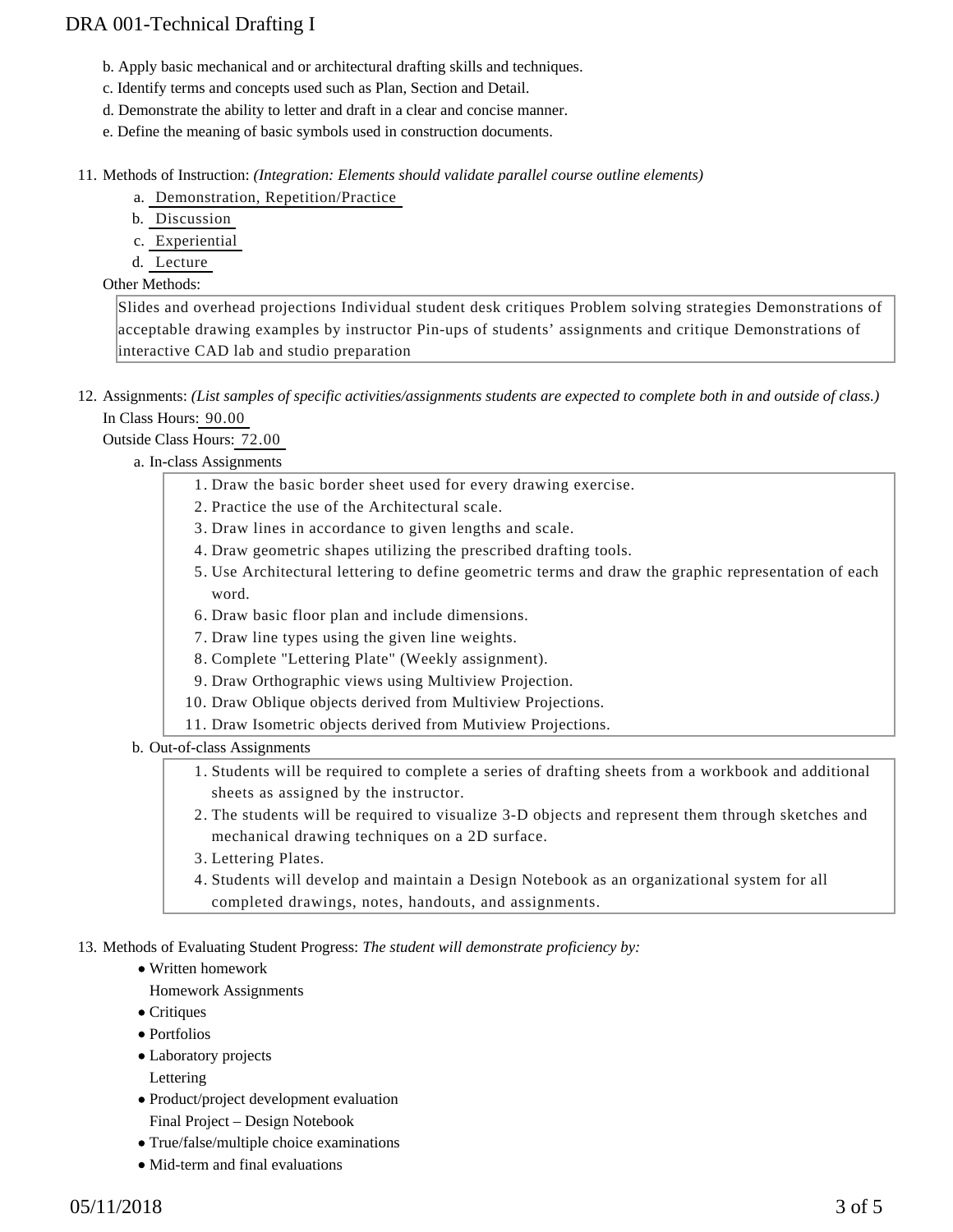# DRA 001-Technical Drafting I

- Student participation/contribution
- 14. Methods of Evaluating: Additional Assessment Information:
- 15. Need/Purpose/Rationale -- All courses must meet one or more CCC missions.
- PO Career and Technical Education

Apply critical thinking skills to execute daily duties in their area of employment.

Apply critical thinking skills to research, evaluate, analyze, and synthesize information.

Exhibit effective written, oral communication and interpersonal skills.

PO-BS Problem Solving

Use a variety of solution methods and techniques, for example, making a sketch, systematic listing, using the

solution of a simpler (but related) problem.

IO - Aesthetics

Value appearance in terms of how pleasing it is in movement, form, and function.

16. Comparable Transfer Course

| <b>University System</b> | Campus | <b>Course Number</b> | <b>Course Title</b> | <b>Catalog Year</b> |
|--------------------------|--------|----------------------|---------------------|---------------------|

17. Special Materials and/or Equipment Required of Students:

Triangles, erasing shield, architectural scale, drafting tape, eraser, compass, French curve, circle template, dusting brush, general purpose template, plan template, drafting pencils, mechanical pencils, adjustable triangle, pencil sharpeners for mechanical pencils, manila folder, and carrying case.

Required Material? 18. Materials Fees:

# **Material or Item Cost Per Unit Total Cost**

19. Provide Reasons for the Substantial Modifications or New Course:

Periodic Course Review

- a. Cross-Listed Course *(Enter Course Code)*: *N/A* b. Replacement Course *(Enter original Course Code)*: *N/A* 20.
- 21. Grading Method *(choose one)*: Letter Grade Only
- 22. MIS Course Data Elements
	- a. Course Control Number [CB00]: CCC000283499
	- b. T.O.P. Code [CB03]: 95300.00 Drafting Technology
	- c. Credit Status [CB04]: D Credit Degree Applicable
	- d. Course Transfer Status [CB05]: B = Transfer CSU
	- e. Basic Skills Status [CB08]: 2N = Not basic skills course
	- f. Vocational Status [CB09]: Clearly Occupational
	- g. Course Classification [CB11]: Y Credit Course
	- h. Special Class Status [CB13]: N Not Special
	- i. Course CAN Code [CB14]: *N/A*
	- j. Course Prior to College Level [CB21]: Y = Not Applicable
	- k. Course Noncredit Category [CB22]: Y Not Applicable
	- l. Funding Agency Category [CB23]: Y = Not Applicable
	- m. Program Status [CB24]: 1 = Program Applicable

Name of Approved Program *(if program-applicable)*: *N/A*

*Attach listings of Degree and/or Certificate Programs showing this course as a required or a restricted elective.)*